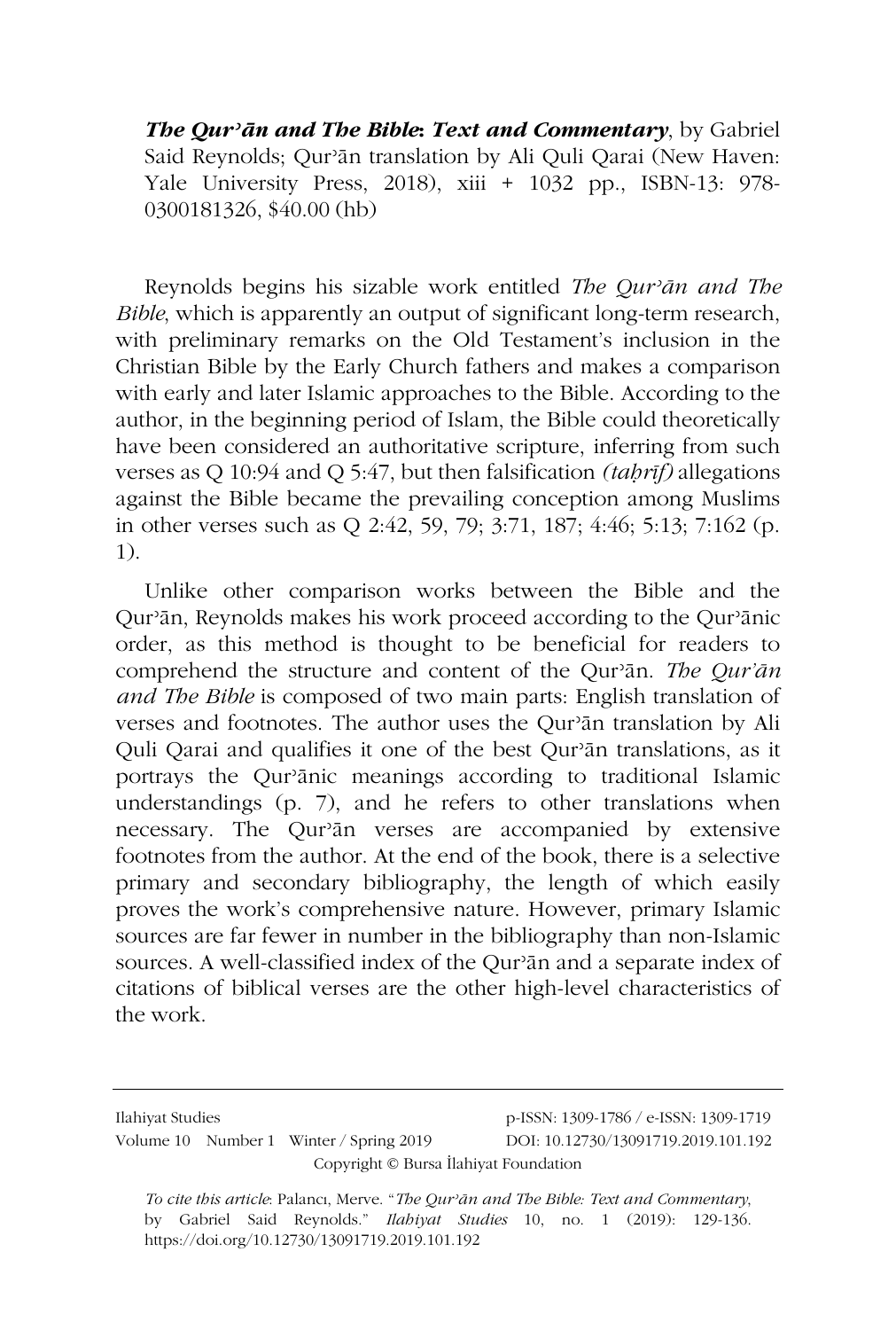In terms of the content of the book, one must note the author's elaboration on his conviction that the Qurʾān is an original work in literary and religious terms and that Qur'ānic content heavily depends on its audience having knowledge of the Bible and the biblical traditions of the time in which it was composed by its "author(s)." It is fair to say that Reynolds's postulate that the Qurʾān was written by an "author/authors" is notably present throughout the work. The absence of direct quotations in the Qurʾān of Jewish and Christian scriptures and texts is presented as the basic sign of orally transmitted Biblical knowledge. Accordingly, it is stated that "'the author' of the Qurʾān would have heard only descriptions or paraphrases of such texts rendered into Arabic orally, most likely from some form of the Semitic language known as Aramaic." (p. 3). Thus, the author diverges from some of the traditional non-Muslim approaches that are known for attributing to the Qurʾān a pagan background (p. 17).

In the following chapters, Reynolds provides explanations about the method, structure, and scope of his work as well as the earlier scholarship of others on the Qurʾān and the Bible under separate headings. He classifies the book as "a reference work and an argument about the importance of a 'contextual' reading of the Qurʾān" (p. 4). His rather skeptical stance towards the Islamic tradition, consisting of narrations of occasions of revelation, and his method, which can be characterized by a departure from the chronological reading of the Qurʾān and by eliminating narrations on the Prophet's life span, seem the most problematic aspects of the book when recent scholarship proving the contrast is taken into consideration. He insists on the functionality of reading the Qurʾān in its own context, an era known as late antiquity, in contrast with N. Sinai's counterargument of "the Qur'ān as Process" and Angelika Neuwirth's and J. Witztum's way of handling the Qurʾān in terms of inner Qurʾānic chronology (p. 18). To this end, the author describes his method as "Qurʾanist" (p. 5), which explicitly parallels the *sola scriptura* motto. However, Reynolds uses Biblical material that can be dated after the Qur'ān, paving the way for anachronism.<sup>1</sup>

<sup>1</sup> Some of these works are *Pirke de Rabbi Eliezer*, *The Targum of Pseudo Jonathan*, and *Exodus Rabbah*. While discrediting almost all of the Islamic narrations on occasions of revelations on the grounds that they were probably composed after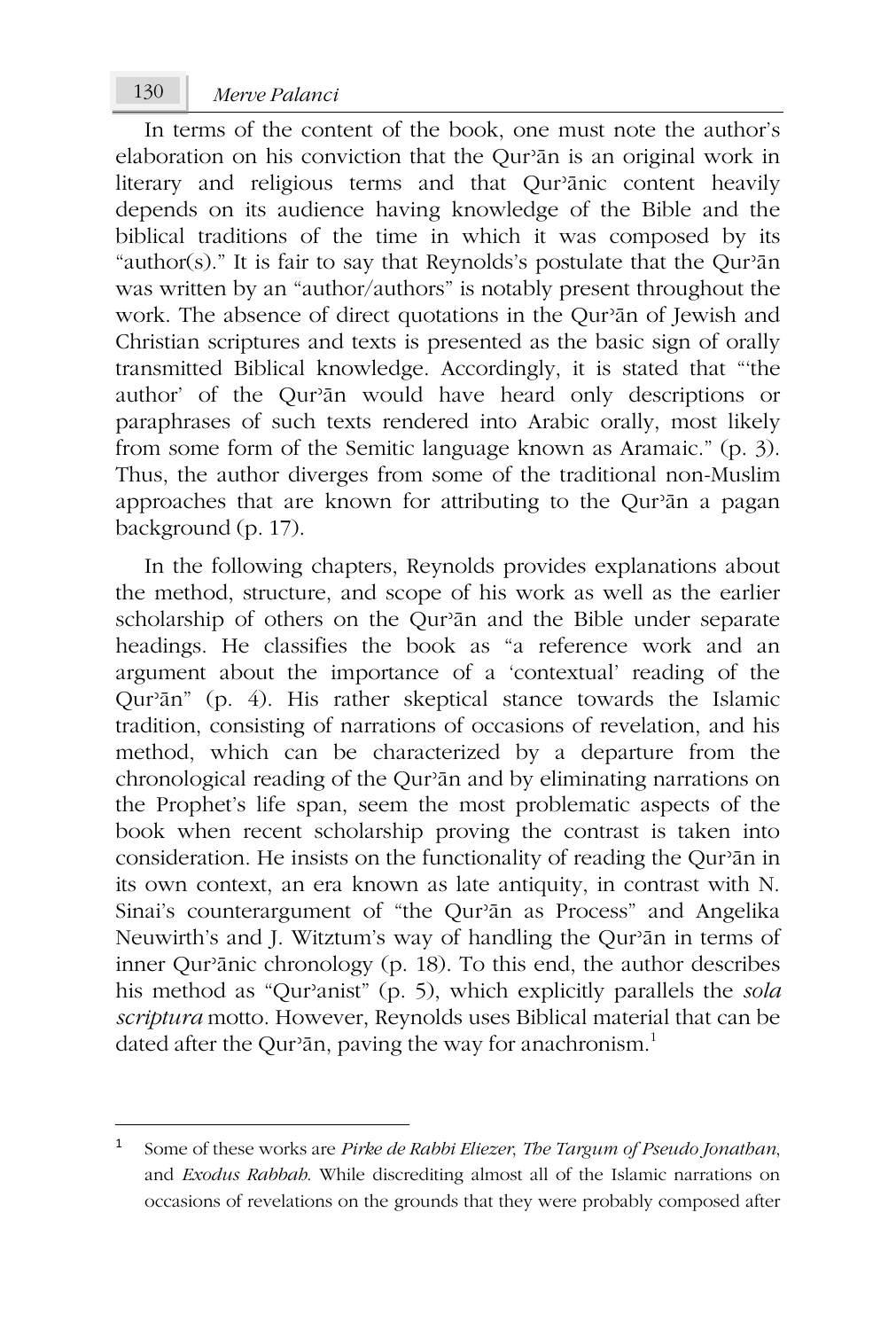Likewise, he acts with suspicion towards the consultation of pre-Islamic, *Jāhilī* poetry in the Qurʾān interpretation, as he seems convinced that the Qurʾānic vocabulary reflects the post-*Jāhilī* period; in other words, pre-Islamic poetry was composed in a much later period than the Qurʾān, according to Reynolds. He grounds this approach in Nöldeke's well-known work, *History of the Qurʾān*, and Taha Husayn's arguments about the fact that although the most famous pre-Islamic poets are allegedly from different tribes, no evidence of dialect varieties is available in the related literature. To this end, Reynold follows Nöldeke's arguments on poetry by Umayyah ibn Abī l-Ṣalt, some of which can be thought of as genuine, while some passages in his poems were probably composed later (p. 5). However, this argument seems too inductive to lead sound conclusions, and it rules out the possibility that the poets of that time could have been using a common literary vocabulary that was more homogeneous and separate from the dialect of common inhabitants uttering dialectical expressions in their everyday communication.

In Reynolds' work, the Qurʾān's originality lies in the nature of its relationship with biblical traditions, and, appreciating that an understanding of this is only possible by handling the Qurʾān within its own historical context, Reynolds chooses to disregard certain medieval traditions and exegesis works in examining Qurʾānic meanings. In this direction, he mostly refers to two classical works within the Qurʾānic interpretation literature. These are English translations of *Asbāb nuzūl al-Qurʾān* by al-Wāḥidī (d. 468/1076) and the well-known tafsīr, *Tafsīr al-Jalālayn.*

In the concluding section of his work, Reynolds emphasizes that the Qurʾān's relationship with Christian tradition, specifically with the writings of the Syriac Christian fathers, is much more notable than its allusions to the Jewish tradition. He occasionally prefers utilizing Syriac literature for explaining Qurʾānic content (p. 10) instead of following the usual path of other Western scholars who often handle the Qurʾān within the framework of the Hebrew Bible and the Jewish sources pursuant to their assumptions on the relation between the Prophet's biography and his encounters with the Jews dwelling in Medina. To this end, especially in Sūrah 12, Reynolds mostly refers to

the revelation of the Qurʾān, the author embraces a rather optimistic approach to the dating of these works. See p. 9.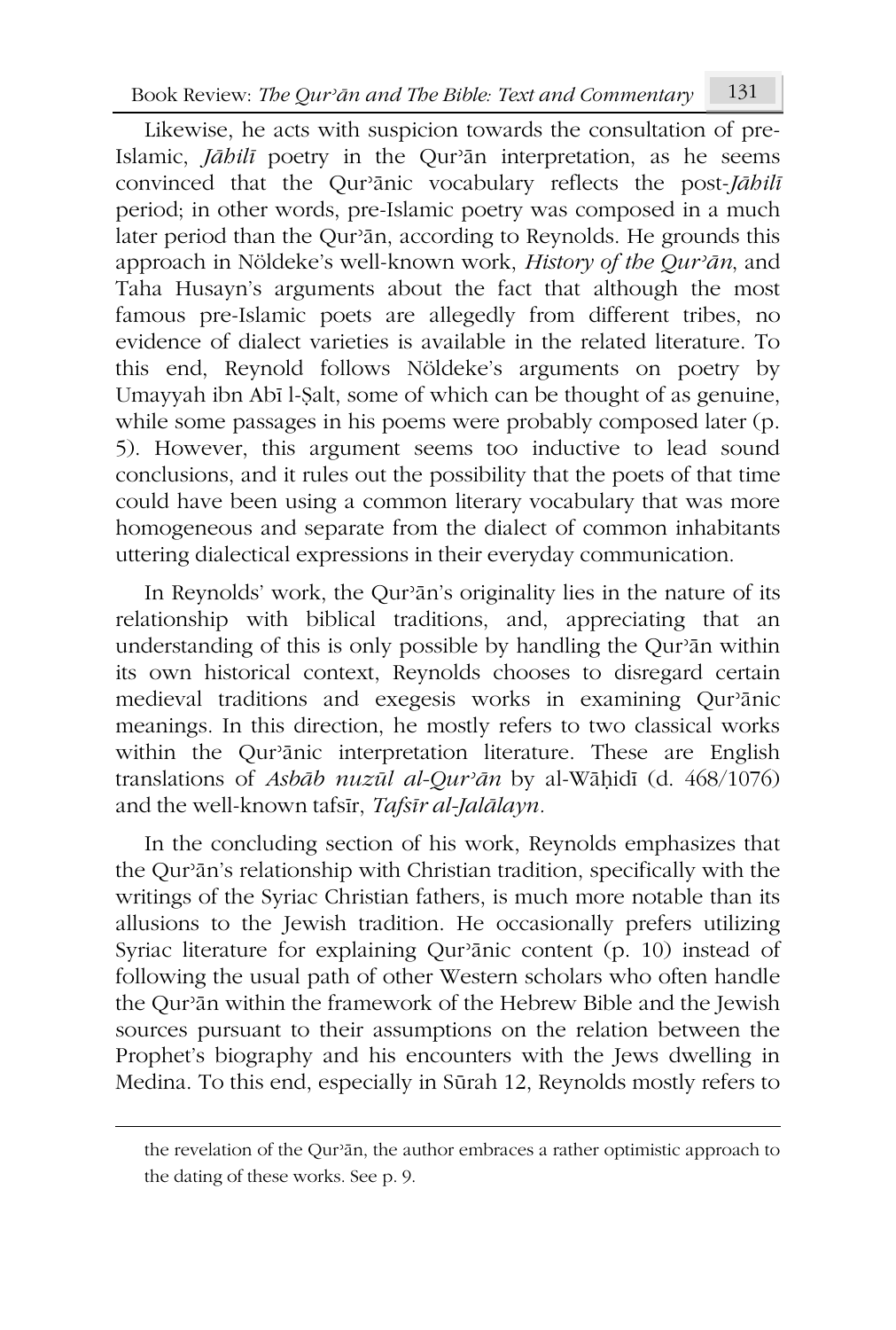## *Merve Palanci* 132

the work titled *The Syriac Milieu of the Qurʾān* by Joseph Witztum, attaching a Syriac background to content of the Qurʾān, particularly in the protagonists of the stories about Abraham and Ishmael, Cain and Abel, and Joseph. For instance, with regard to Q 12:74-75, the commentary he provides is as follows:

By having the brothers declare here that the one in whose bag the goblet is found "shall give himself over" (that is become a slave or prisoner) the Qurʾān differs from the declaration of the brothers in Genesis 44:9, where the brothers recommend death for the guilty party. This reflects how Syriac Christian authors sought to reconcile Genesis 44:9 with the following verse..." (p. 18).

The vocabulary of the Qurʾān is another main point on which the author focuses. Reynolds does not track the etymological root of each religious term in the Qurʾān. Instead, mostly inspired by the prominent work by Arthur Jeffery titled *Foreign Vocabulary of the Qurʾān*, Reynolds classifies philological evidence systematically to enlarge the Qurʾān's cultural environment to its greatest extent, pointing out a number of loan words in the Qurʾān's spectrum and emphasizing Palestinian Aramaic's superiority to Syriac<sup>2</sup> in the vocabulary of the Qurʾān.

In his conclusion, Reynolds emphasizes five main inferences of his work. One of these is the special relationship between the Qur'an and Christian tradition. To put it simply, the Qurʾān is in conversation with Christian sources more than it is with the Hebrew Bible/Old Testament, yet there are certain cases in which the Qurʾān develops its themes from the Old Testament. The author states the following:

This is evident with the Qurʾān's account of God's commanding the angels to bow before Adam, and the devil's refusal to do so, a tradition prominent in the Christian tradition (where Adam – before the Fall – is a prototype of Christ) and largely avoided in Jewish tradition. It is also seen in the accounts of the Companions of the

<sup>2</sup> Aramaic is classified as "Lingua Franca of the late antique near east" by Emran Iqbal El-Badawi. El Badawi explains Islam as "a response to disunity of Aramaic churches." As per his remarks, "the articulator as well as the audience of the Qurʾān were monotheistic in origin, probably bilingual, culturally sophisticated and accustomed to the theological debates that raged between the Aramaic speaking churches." El-Badawi, *The Qur'ān and the Aramaic Gospel Traditions* (New York: Routledge, 2014).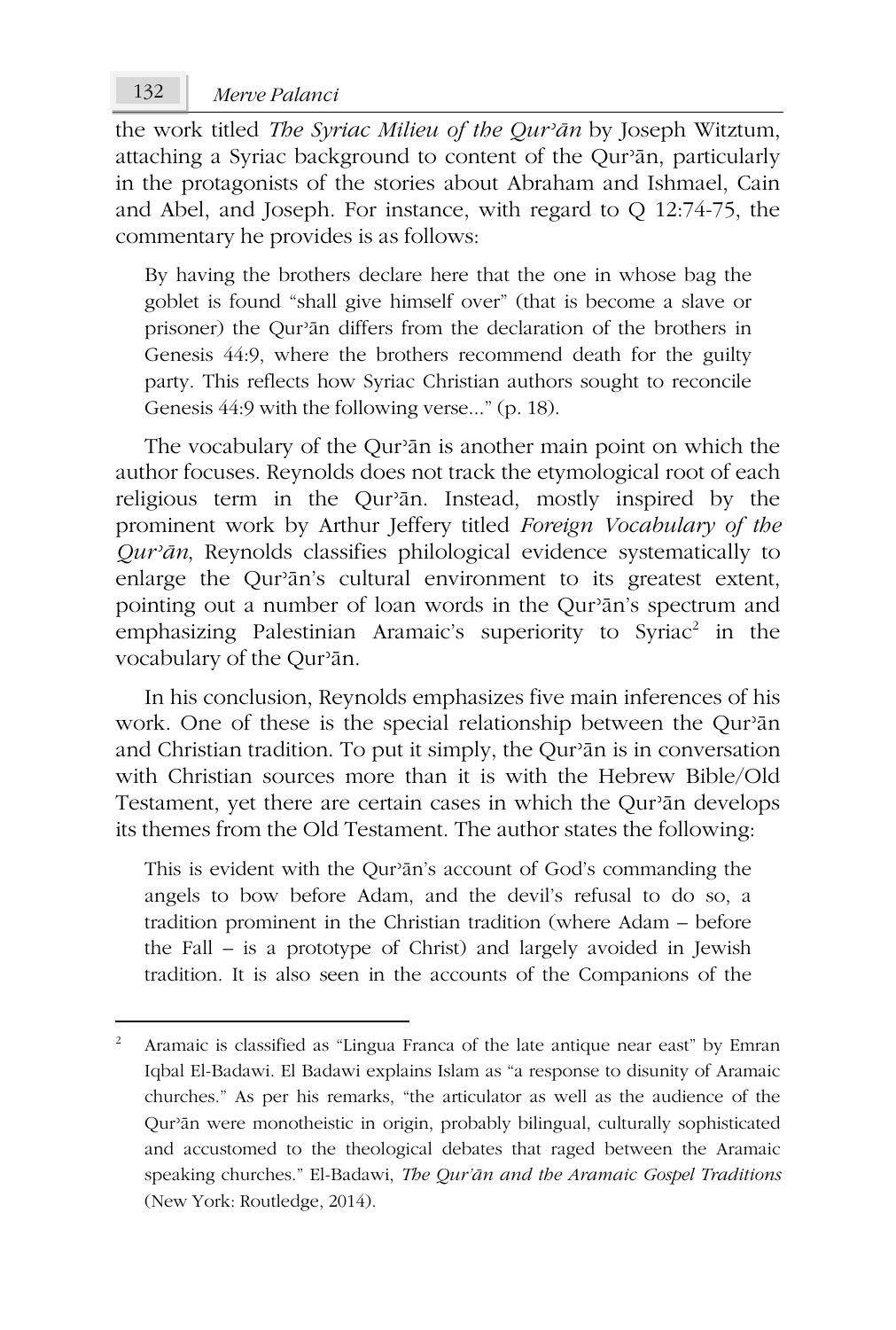Cave or *Dhū l-Qarnayn* (the two-horned man) in the Qurʾān 18 related to Christian legends of the sleepers of Ephesus and Alexander, respectively (p.19).

Another inference he points out is that the intertextual characters and themes that the Qurʾān echoes are usually in parallel with Christian accounts of the related theme, such as the Qurʾānic narrative portraying Abel as "a willing and passive sacrifice" (Q 5:28), the existence of a wolf(s) in the account of Joseph (O  $12:13$ ), and the way in which the Qurʾān describes Israelites as "killers of prophets." (pp. 12-15).

Maxims, metaphors, and phrases in some verses are thought to be other signs of the intimate relationship between the Qurʾān and Bible. The author exemplifies this with "the needle's eye" maxim in Q 7:40 and the same usage in the Synoptic Gospels, where Jesus uses the metaphor of the camel and the eye of the needle to clarify that it will be difficult for the rich to enter Heaven.<sup>3</sup> On the other hand, the Qur<sup>3</sup>an applies this metaphor to those refusing signs from God.<sup>4</sup> It is fair to say that the author also unnecessarily associates some of the phrases and principles in the Qurʾān, which may well be classified as common ethical and conscientious truths across all times and beliefs, with Biblical tradition, although they are too general to pertain to any Semitic religion. For example, with reference to verses such as "giving alms secretly" (Q 2:274) (p. 105), "kindness to orphans" (Q 2:177) (p. 81), "no soul will be of any avail to another soul" (Q 82:19) (p. 892), Reynolds struggles to attach a biblical background to the related verses and to thus imply that the Qurʾān takes all of its subject

<sup>3</sup> Matt. 19:23-24; Mark 10:25, Luke 18:25

<sup>4</sup> Expounding upon such instances, the author points out phrases like "walking humbly on the earth." Cf. Matt. 5:4; heaven as a "tillage," which is similar Matt. 13:23; "tasting death" like in Matt. 16:28; Joh 8:52; and the parable of foolish virgins, which shows similarity with Matt. 25:1-13. In setting off these examples, Reynolds also highlights the Qurʾān's particular interest in "preaching Christians;" accordingly, Jews are the community punished by God because of their wrongdoings, and they have been cursed because of this. In contrast, the position of Christians notably differs, and while the Qurʾān admonishes Christians to remember message of Jesus, they are the people whose fate is yet to be determined with regards to the Qurʾān's content. p.24.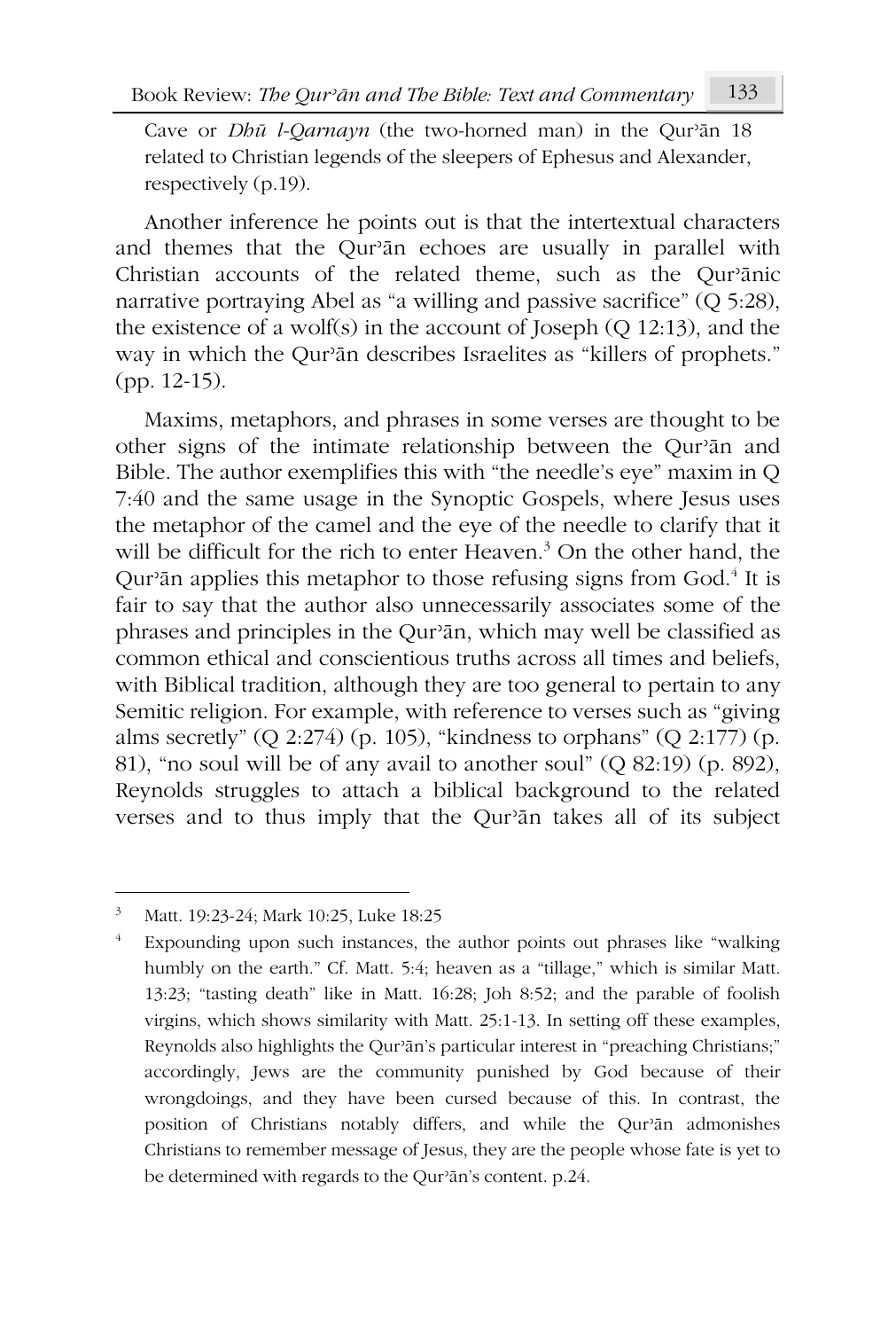principles from Biblical tradition. This point may well be defined as the weakest part of Reynolds' work.

Additionally, there are some idioms that are likely to be cultural terms rather than theological ones, and Reynolds also does not hesitate to ground such Qurʾānic verses in Biblical tradition. Q 2:187, describing a "white streak and dark streak (thread)," is no exception to this. The author argues that a tradition in Mishnah Berakhot explaining the Shema prayer time with "blue and white wool" constitutes a basis for the Qurʾānic usage of the phrase (p. 83). However, this approach seemingly rules out the fact that cultural proximities inevitably lead to common linguistic terms and expressions that are not necessarily theological all the time.

Likewise, some of the metaphors and parables in the Qurʾān are occasionally presented as intertextual expressions by the author, though there is no sound reason for doing so. To illustrate, Q 2:264, 265 articulates the following parable: "Their parable is that of a rock covered with soil: a downpour strikes it…if it is not a downpour that strikes it then a shower, and God watches what you do." These two verses, along with preceding three, are associated with Luke 8:8, which compares believers to a crop that grows abundantly.

The other theme seen in Reynolds' work is the Qurʾān's hallmark theological and prophetological discourse, which clearly deviates from the Biblical tradition. For example, in such discourse, Noah, who does not speak in the Old Testament narrative, transforms into "a preacher of theological righteousness" in the Qurʾān, and this makes him an early prototype for the Prophet Muḥammad. Likewise, as the Qurʾānic verses proclaiming the dictate to "obey God and the Messenger" do not have an equivalence in the Bible; this is also classified as a variation between the former and latter sources (pp.13-  $14$ ).

The author also includes very valuable statements on the language of the Qurʾān. While he does stress the importance of the scholarship on the Qurʾān's historical context in the Near East in late antiquity, he states quite frankly that "there is no reason to assume that the Arabic of the Qurʾān is the fully developed Classical Arabic of medieval grammarians" (p.14). To support this assertion, he refers to the Qurʾān itself (Q 46:12), thus adhering to his Qurʾānist method.

With regard to Reynolds' statements, in some cases, the Qur'ān departs from the biblical account of the intertextual theme "to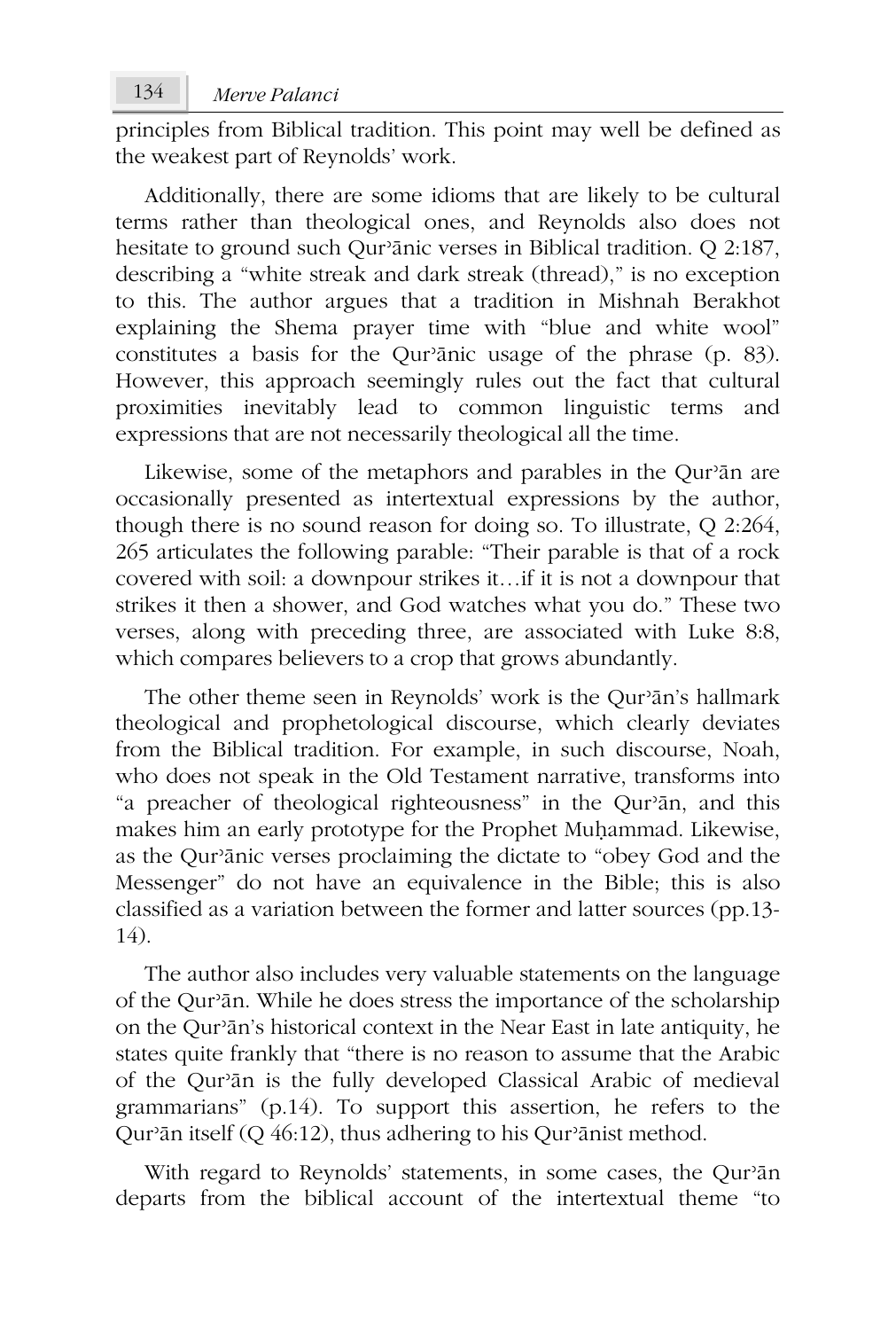develop a certain symbolism," and in other cases, the Qurʾān "seems to be following a legendary adaptation of a biblical account" (this seems to be case with the story of Haman, who presumably ends up in Egypt because of a minor error in the details of the ancient Ahiqar legend). Reynolds concludes that some "confusions" in the Qurʾānic account of Mary, the name Azar, etc.<sup>5</sup> illustrate the orally transmitted biblical knowledge at the time in which the Qurʾān came into being (p.15). In this vein, it is worth remembering El-Badawi's counterarguments:

[T]he outright conflation of Mary the mother of Christ (Q 5:17) on the one hand with Mary the daughter of Amram ('imrān; Q 66:12) or sister of Aaron (Q 19:28) on the other, and [...] should not immediately be viewed as contradictions, but rather a "creative tension" imposed on the reader by the text […] —at least not until systematically and methodologically proven otherwise. The point is that such a dexterous command of Biblical and post-Biblical literature as a whole, and such strong volition on the part of the Qur'ān's authorship, is central to our understanding of its dogmatic rearticulation of the Aramaic Gospels Tradition (El-Badawi 2014, 9).

In conclusion, the intertextuality between the Qurʾān and Biblical tradition is an irrefutable phenomenon. The classic non-Muslim perspective on this basic feature of the Qurʾān, which the Qurʾān itself never disclaims such a reliance upon, has always existed within the framework of a "mission" to portray the Qurʾān as an unoriginal work. However, Reynolds's book generally underlines as much as possible the novel characteristics that the Qurʾān exhibits in its usage of Biblical material. In this vein, Reynolds's work deserves deep praise, despite the exceptional sections where the Qurʾān is unnecessarily associated with Biblical tradition. The wide range of references used within Reynolds's book is another of its outstanding qualifications, making it a reference work for other future literature.

On the other hand, as stated above, the author applies a methodology that is clearly questionable. While Reynolds is skeptical about early Islamic sources on the grounds that they are not

<sup>5</sup> For a comprehensive study on the Qurʾānic narratives and characters that are still equivocal between Muslim and non-Muslim apologetics, see Mustafa Öztürk, *Kur'an Kıssalarının Mahiyeti*, İstanbul: Kuramer, 2017.